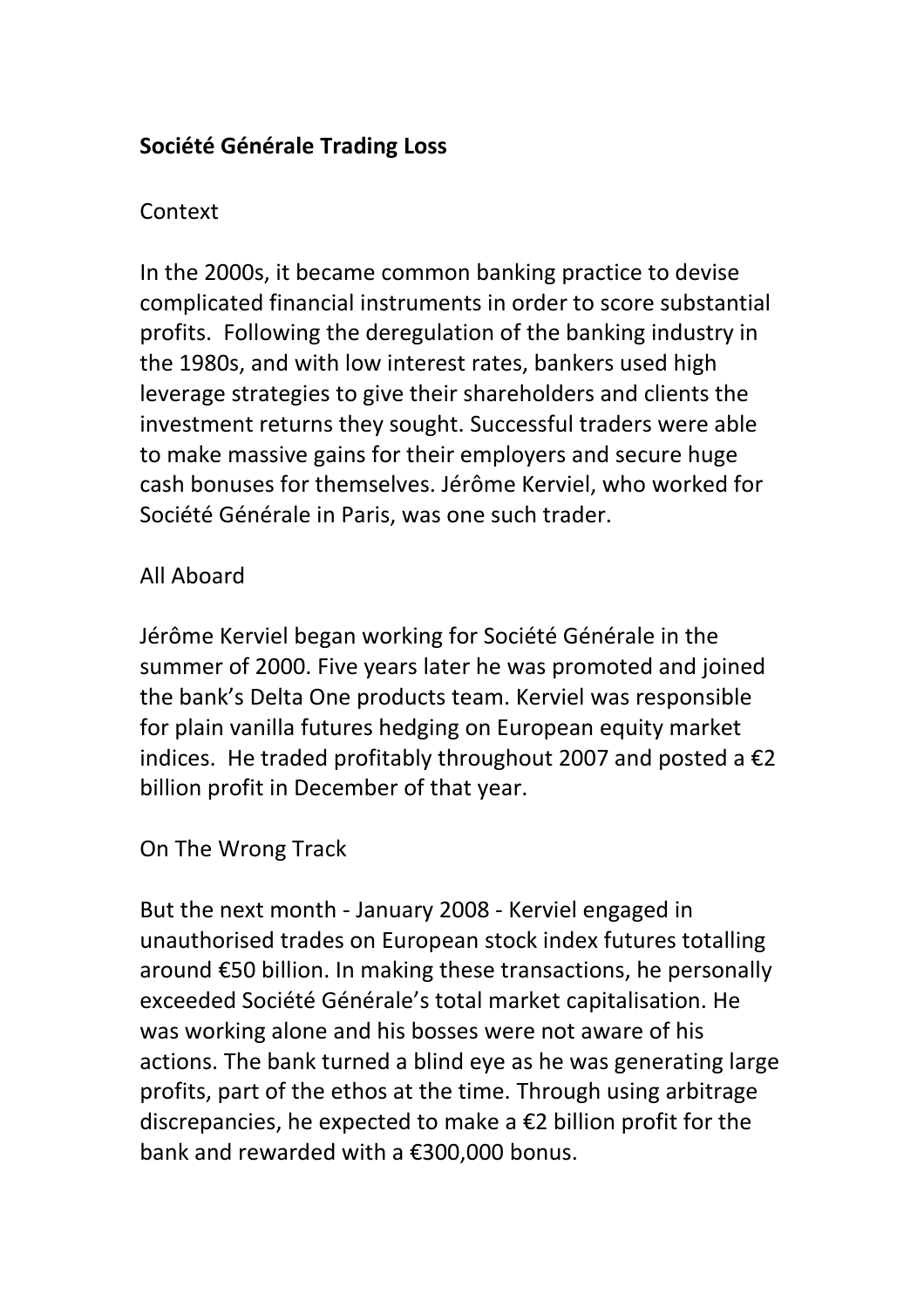## Into The Gap

Towards the end of the month - between 21 and 23 January - Société Générale shut down Kerviel's positions, resulting in a €4.9 billion loss. This caused stock markets around the world to fall by 6%. It was the largest fraud in banking history. Two days later Kerviel was taken into police custody.

## Down The Line

Kerviel admitted to exceeding his credit limits and was prosecuted on minor charges. He was brought to trial on 8 June 2010 and found guilty of abuse of confidence and illegally accessing computers. He was sentenced to five years in prison with two years suspended and banned from working in the financial services industry. He was ordered to pay €4.9 billion in damages to the bank. Senior traders who were supposed to have managed Kerviel also lost their jobs. Société Générale presented its Ambition SG 2015 programme to investors in June the same year. Its aim was to "deliver growth with lower risk" by 2015 using lessons learned from the crisis. During 2011, the company's share price lost over 57% of its value.

Further On Down the Line

Following the 2008 crash, the public blamed the greed of traders like Kerviel for the near-catastrophe. Many thought the problem could be solved by getting rid of corrupt individuals to blame the crooks, not the system. Nowadays banks beyond a certain size are taxed and must finance a larger part of their risks with equity rather than borrowed money. It is now possible to prosecute bankers for reckless behaviour.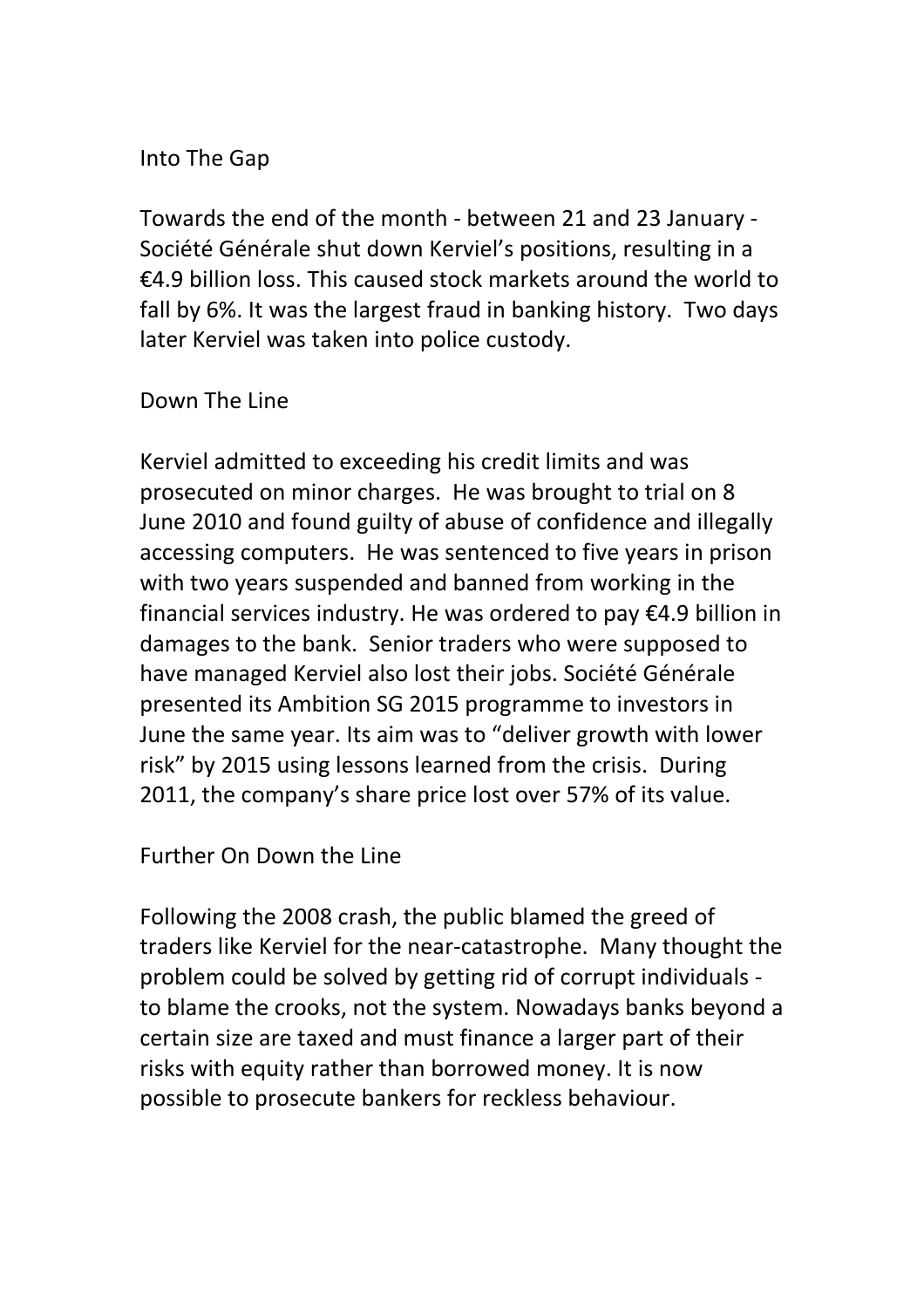## Pop Analysis

## LOAD

Jérôme Kerviel was one of many traders who created complicated financial instruments to provide substantial profit for his bank and significant bonuses for himself. His trading was unsupervised so he was able to take out highly leveraged positions that put the bank at risk. His case is representative of how traders across the financial markets behaved at the time.

## NOVELTY

As long as the positions are not closed out prematurely, a profit will be made. In a world of low interest rates risks have to be taken in order to make profits. I am doing well for my company. I make them a decent profit and they give me a decent bonus. That's fair.

## EQUITY

It's easy to use individual bankers as scapegoats for systemic problems. I'm only doing what everyone else is doing.

## DREAD

Either I make a profit for the company or someone else will. I'm not doing anything that's illegal as I'm not using the bank's money to profit personally. If I am not making a profit for the company, the guy on the next desk will be. Take a risk, or risk being fired.

## SOCIAL ACCEPTABILITY

It's unfortunate that the bank suddenly turned against me and I've been used as a scapegoat for the kind of trading that goes on at the moment. They called my trades fraudulent, but there is no regulation in place that could have prevented what I was doing. I have been the victim in all of this. My superiors at the bank have just tried to save their skins. At least some of them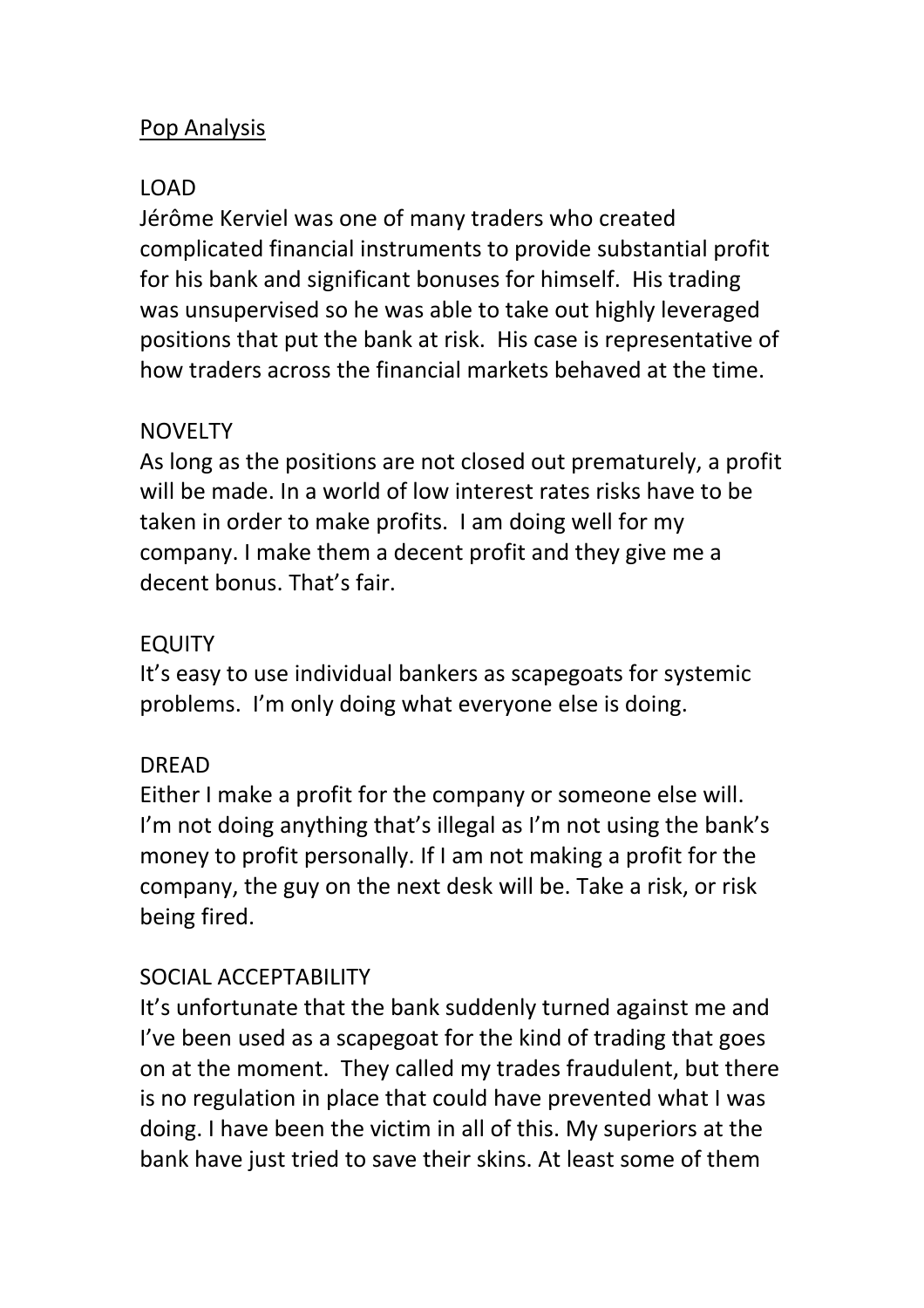lost their jobs too. You can't say, "I'm going to be paid  $\epsilon$ 7 million a year," and then when there's a problem you say: 'It's not my fault.'"

#### Governance Analysis

## LOAD

Société Générale is the third largest bank in France based on total assets. The bank has been expanding through a combination of organic growth and acquisitions. The year 2007 had been difficult for the bank as its market captalisation was reduced by 23% during the second half of the year because of exposure to the U.S. subprime crisis. On the Delta One desk, traders usually posted sums well under €1 million and their combined risk cannot exceed €125 million. In the first three weeks of January, Kerviel bet €49 billion, equivalent to 181% of Société Générale's total capital. The bank would not survive the bet if the markets opposed it.

## **NOVELTY**

Trades of €1.5 billion are an anomaly in this market and deserve investigating. It looks like these trades may be unhedged and Delta One traders are not supposed to make unhedged trades. If a security rises the trader must also bet that a similar security will fall, making his profit on the small difference in the price between the two securities. If there is no hedging there may be total exposure should stock fail. It becomes clear that Kerviel has been making such unauthorised trades for months, making significant profits for the company.

## EQUITY

We can unwind Kerviel's positions at a loss, but we must secure new capital to cover it. This means we will be able to regain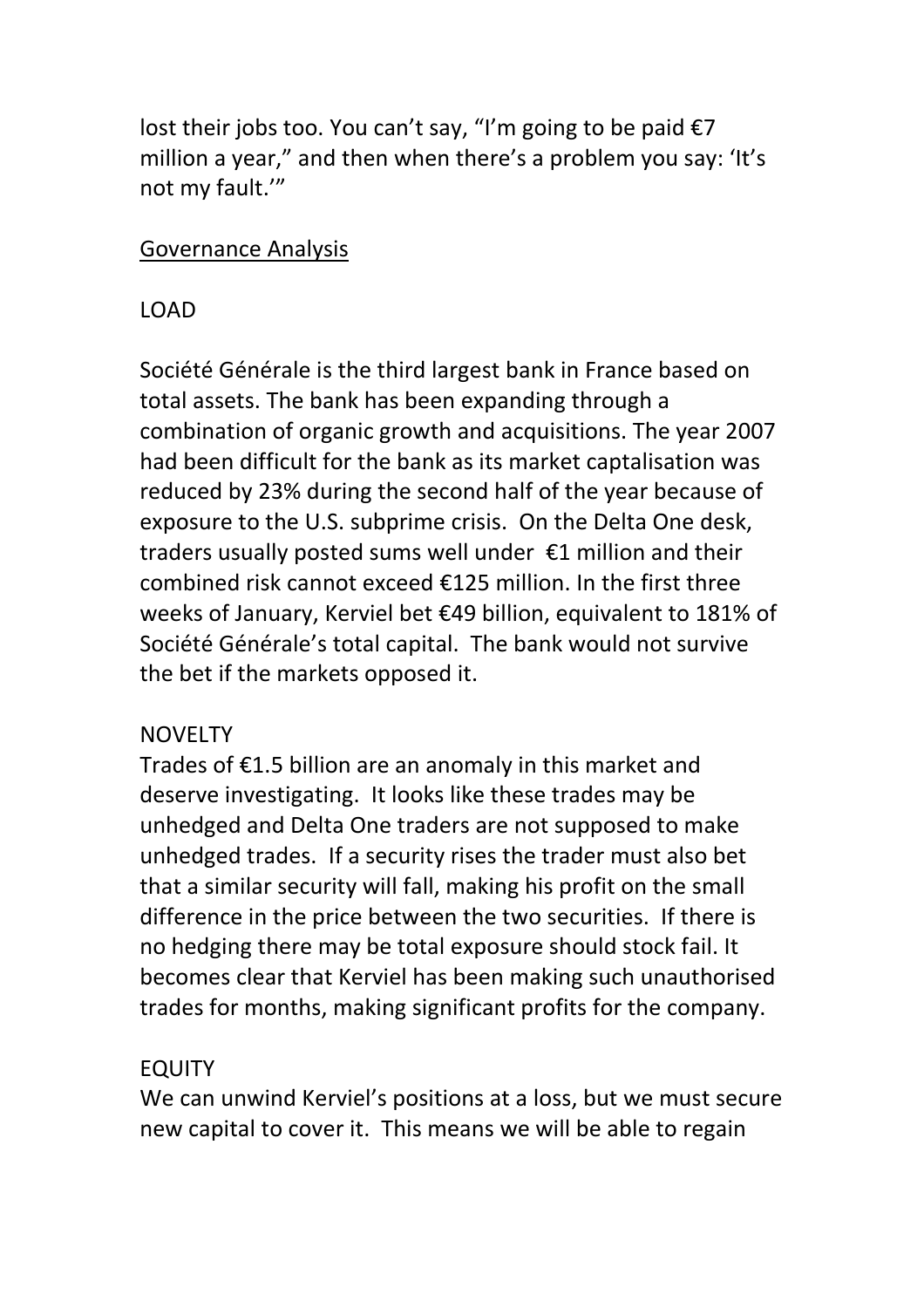profitable growth quickly. We are the victims of a master criminal.

# DREAD

How can we convince our shareholders, business partners and the world that this is not our fault and will never happen again? Traders, who go off on their own without authorisation, threaten the entire banking system. We are losing our image as a reliable French bank. There are fewer accounts being opened with us than have been in the past.

# SOCIAL ACCEPTABILITY

Shareholders did not accept Kerviel's total responsibility for the disaster, "Who is responsible for the madness of risk-taking that overtook the markets, if it isn't the banks and their bosses?"

Cognitive and Behavioural Analysis

# LOAD

Jérôme Kerviel had been providing consistent profits for Société Générale prior to the investigation into his actions. He was considered a "star" trader, making extraordinary profits considering the strict trading limits of the Delta One desk. "Who is responsible for the madness of risk-taking that overtook the markets, if it isn't the banks and their bosses?"

## NOVELTY

In 2007, Kerviel generated almost 27% of the total earnings of Delta One. This made him the 15<sup>th</sup> best among the 143 traders working on arbitrage. With these results he was trusted to continue trading.

EQUITY